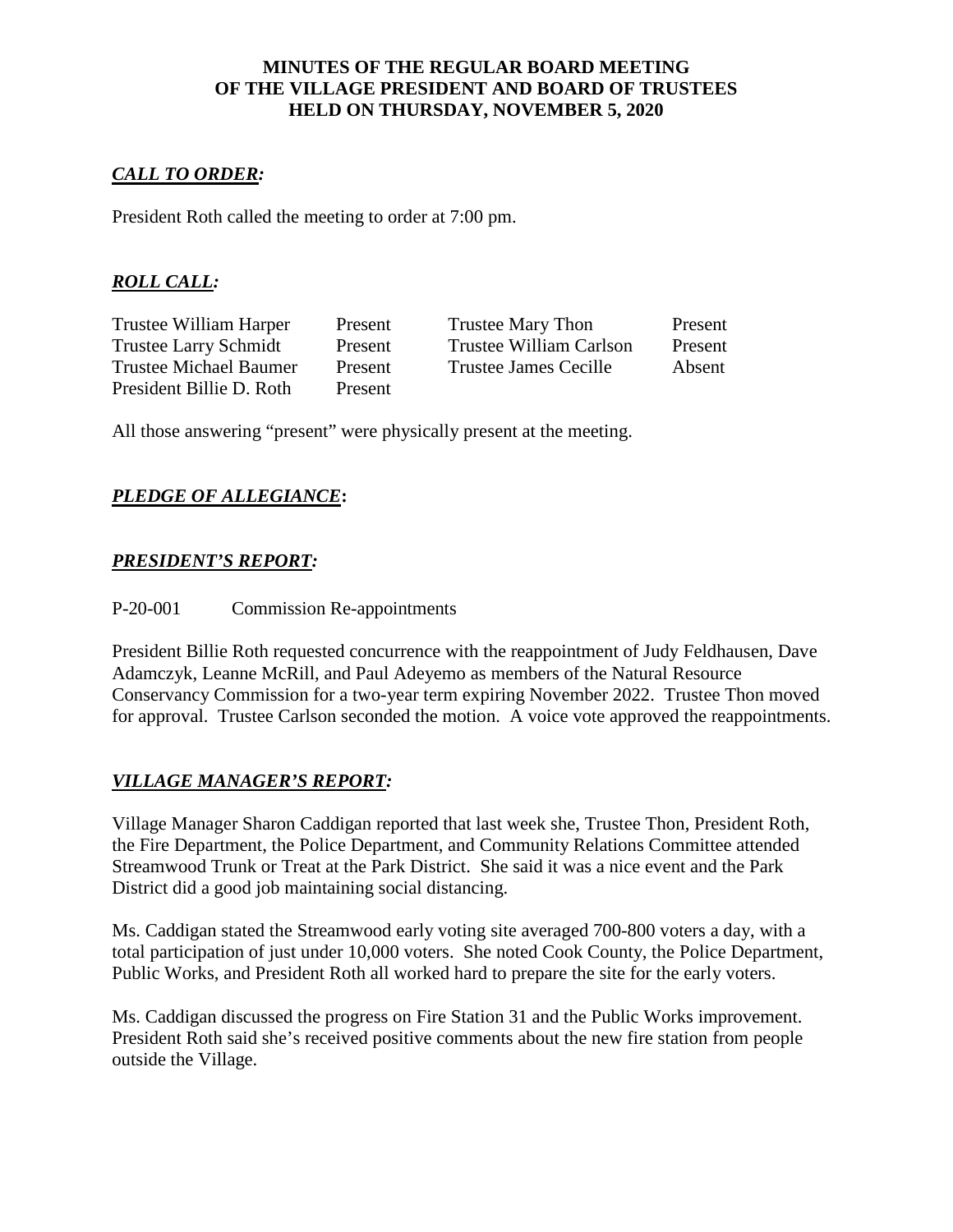### *APPROVAL OF AGENDA:*

Request the Board approve the November 05, 2020 Agenda as presented. Trustee Baumer moved for approval. Trustee Carlson seconded the motion. A voice vote approved the Agenda as presented.

### *APPROVAL OF THE MINUTES:*

Request the Board approve the Minutes of the Board Workshop held October 8, 2020 as presented. Trustee Carlson moved for approval. Trustee Schmidt seconded the motion. A voice vote approved the Minutes as presented.

Request the Board approve the Minutes of the Regular Board Meeting of October 15, 2020 as presented. Trustee Thon moved for approval. Trustee Baumer seconded the motion. A voice vote approved the Minutes as presented.

### *COMMUNITY AFFAIRS – Trustee Thon/Trustee Harper*

#### A-20-98 Ordinance – Special Use Permit / Christmas Tree Sales Lot

Request the Board approve an Ordinance entitled "AN ORDINANCE GRANTING A SPECIAL USE PERMIT TO ALLOW FOR A TEMPORARY OUTDOOR CHRISTMAS TREE SALES LOT, THAT IS NOT ACCESSORY TO A PRINCIPAL USE, IN A C-3 HIGHWAY COMMERCIAL DISTRICT LOCATED AT 1000-1090 S. BARRINGTON ROAD." This ordinance is being presented for first reading and posting. This ordinance approves a Special Use for a temporary outdoor Christmas Tree Sales Lot.

Trustee Thon presented the Ordinance for first reading and posting. Assistant Community Development Director Jeff Harris stated the special use request is for a temporary Christmas tree sales lot in the Streamwood portion of the Westview Shopping Center. He noted the Planning and Zoning Board held a hearing on this issue, and recommended in favor of its passage with some conditions. President Roth asked if the petitioner agreed to these conditions. Sheila Veraghen agreed and briefly explained their business to the Village Board. She asked the Board to consider having the first reading waived. Trustee Thon made a motion to waive the first reading for the Ordinance. Trustee Baumer seconded the motion. A voice vote approved waiving the first reading. Trustee Thon moved to approve the Ordinance as presented. Trustee Schmidt seconded the motion. ROLL CALL:

| Trustee Harper  | Aye | Trustee Thon      | Aye    |
|-----------------|-----|-------------------|--------|
| Trustee Schmidt | Aye | Trustee Carlson   | Aye    |
| Trustee Baumer  | Aye | Trustee Cecille   | Absent |
| Motion carried. |     | ORDINANCE 2020-27 |        |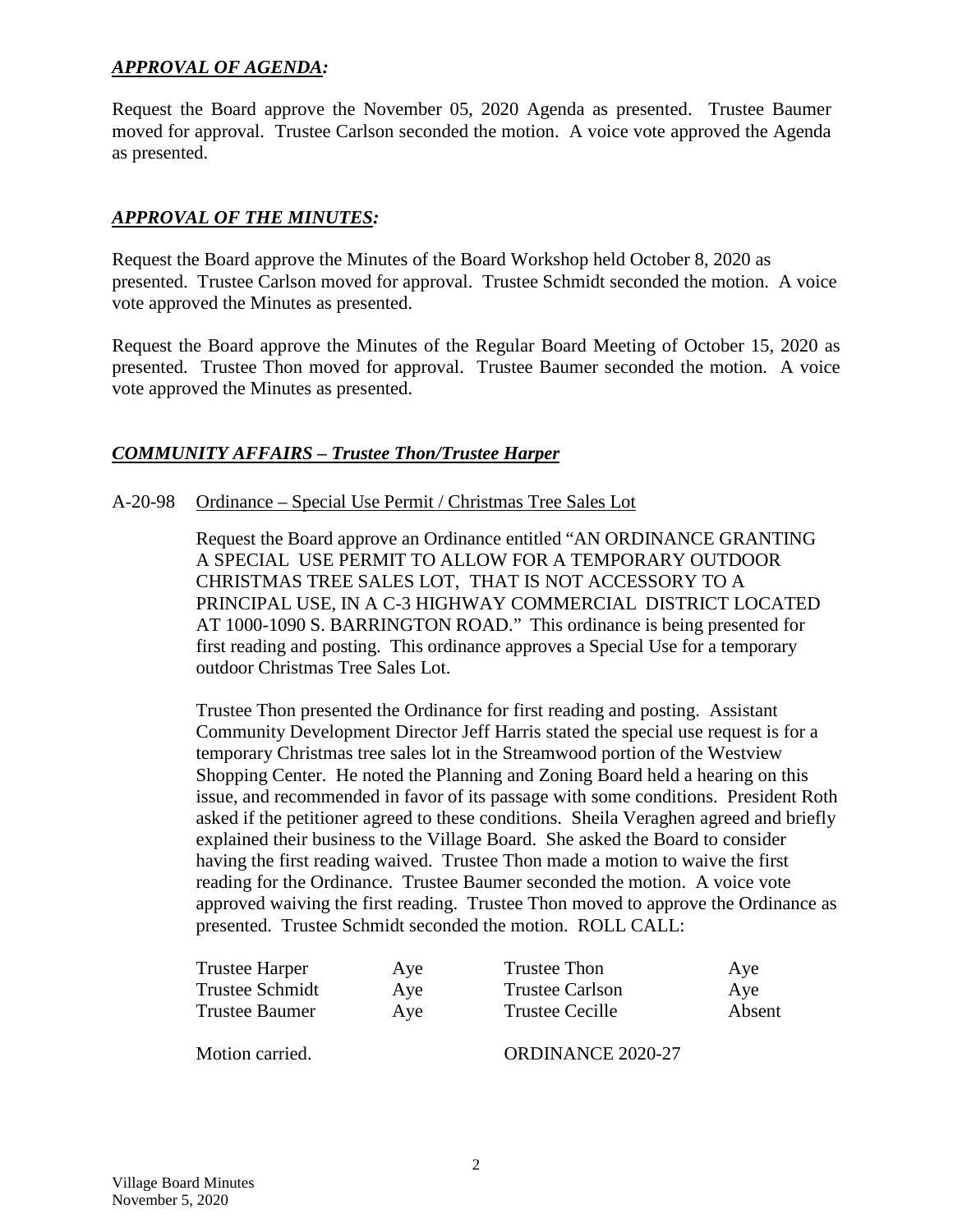### *PUBLIC WORKS – Trustee Baumer/Trustee Schmidt*

#### A-20-99 Resolution – Approval of Bid and Contract / Sewer Pipe Lining

Request the Board approve a Resolution entitled "A RESOLUTION APPROVING AND AUTHORIZING THE VILLAGE PRESIDENT TO EXECUTE ON BEHALF OF THE VILLAGE AND AUTHORIZING THE VILLAGE CLERK TO ATTEST TO A CERTAIN CONTRACT WITH HOERR CONSTRUCTION, INC. FOR SANITARY AND STORM SEWER REHABILITATION." This Resolution approves the low bid and authorizes the Village to enter into a unit price contract with Hoerr Construction, Inc., 1416 County Road 200N, PO Box 65, Goodfield, IL for sanitary and storm sewer rehabilitation at an estimated cost of \$539,700.00.

Trustee Baumer presented the Resolution and moved for approval. Trustee Schmidt seconded the motion. Public Works Director Matt Mann noted Hoerr Construction has done work for the Village in the past and there were no complaints. ROLL CALL:

| Trustee Thon           | Aye    | <b>Trustee Schmidt</b>    | Aye |
|------------------------|--------|---------------------------|-----|
| <b>Trustee Carlson</b> | Aye    | <b>Trustee Baumer</b>     | Aye |
| Trustee Cecille        | Absent | Trustee Harper            | Aye |
| Motion carried.        |        | <b>RESOLUTION 2020-40</b> |     |

### *PUBLIC SAFETY - Trustee Harper/Trustee Carlson*

#### A-20-100 Resolution – Purchase of Breathing Air Compressor

Request the Board approve a Resolution entitled "A RESOLUTION APPROVING THE PURCHASE OF ONE (1) MAKO MODEL BAM07HE3 BREATHING AIR MODULE COMPRESSOR AND RELATED EQUIPMENT AT A COST NOT TO EXCEED \$52,995.00." This Resolution approves the purchase of an air compressor and fill station for Fire Station #31 from a sole source provider. The cost of the equipment and installation is included in the Facilities and Equipment Replacement Fund (FERF)

Trustee Thon presented the Resolution and moved for approval. Trustee Carlson seconded the motion. Fire Chief Chris Clark explained this request is for a large air compressor that will be used to refill breathing apparatus as well as SCUBA equipment. The existing compressor was purchased in 1997 with a life expectancy of 12 years, so it's well past its life expectancy. Trustee Schmidt asked if the new compressor will be used by all of the fire stations. Chief Clark replied it will. ROLL CALL:

| Trustee Schmidt       | Aye | <b>Trustee Carlson</b>    | Aye    |
|-----------------------|-----|---------------------------|--------|
| <b>Trustee Baumer</b> | Aye | <b>Trustee Cecille</b>    | Absent |
| <b>Trustee Harper</b> | Aye | Trustee Thon              | Aye    |
| Motion carried.       |     | <b>RESOLUTION 2020-41</b> |        |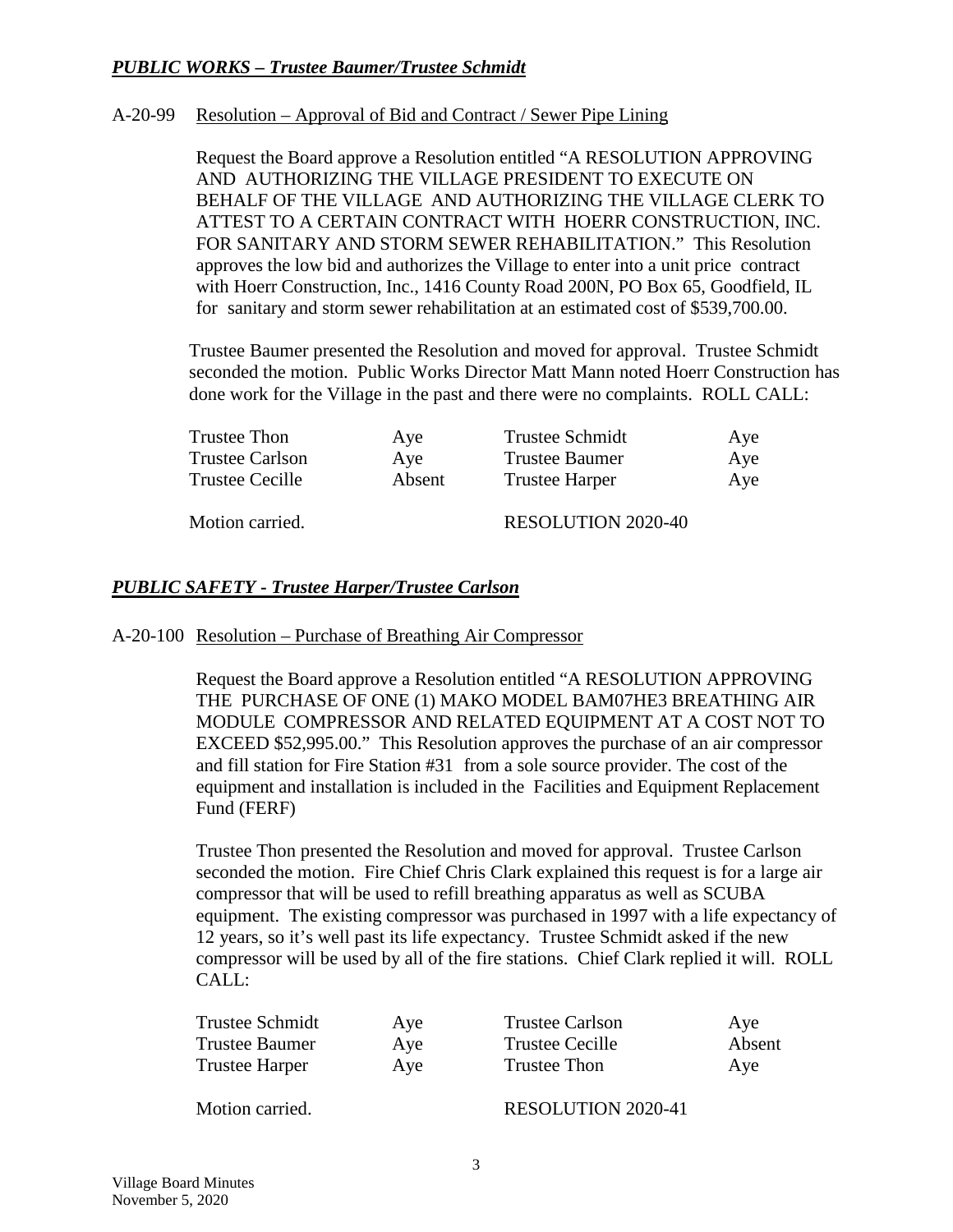## *LEGISLATIVE – Trustee Cecille/Trustee Thon*

#### A-20-102 Resolution – Amendment to Intergovernmental Agreement with Cook County /CARES Funding

Request the Board approve a Resolution entitled "A RESOLUTION APPROVING AND AUTHORIZING THE EXECUTION OF AMENDMENT NO. 1 TO THAT CERTAIN INTERGOVERNMENTAL AND SUBRECIPIENT AGREEMENT BETWEEN THE VILLAGE OF STREAMWOOD AND THE COUNTY OF COOK FOR CORONAVIRUS RELIEF FUNDS." This Resolution approves an Amendment to an Intergovernmental Agreement with Cook County for Coronavirus Relief Funds to cover expenditures incurred due to COVID-19.

Trustee Thon presented the Resolution and moved for approval. Trustee Carlson seconded the motion. Finance Direction Josh Peacock explained Cook County is seeking an amendment for reimbursement of certain costs associated with COVID-19. This amendment would provide an additional \$12,000, but the amendment needs to be approved by Friday. ROLL CALL:

| <b>Trustee Carlson</b> | Aye    | <b>Trustee Baumer</b>     | Aye |
|------------------------|--------|---------------------------|-----|
| Trustee Cecille        | Absent | <b>Trustee Harper</b>     | Aye |
| Trustee Thon           | Ave    | <b>Trustee Schmidt</b>    | Aye |
| Motion carried.        |        | <b>RESOLUTION 2020-42</b> |     |

#### *FINANCE - Trustee Schmidt/Trustee Baumer*

#### A-20-101 Motion – Approval of Semi-Monthly Expenditures

Request the Board approve the semi-monthly expenditures in the amount of \$2,736,679.59 which represents the total of the schedule of bills dated November 5, 2020.

| General Fund                         | \$159,086.08 |
|--------------------------------------|--------------|
| <b>Wetland Special Service Areas</b> | 3,407.49     |
| Capital Replacement Fund             | 1,825,862.05 |
| <b>Street Improvement Fund</b>       | 238,282.52   |
| <b>Equipment Replacement Fund</b>    | 119,223.60   |
| <b>Facilities Replacement Fund</b>   | 14,610.00    |
| Water and Sewer Fund                 | 337,176.03   |
| Golf Fund                            | 20,860.75    |
| <b>Police Pension Fund</b>           | 9,982.73     |
| <b>Firefighters Pension Fund</b>     | 8,188.34     |
| Total                                |              |